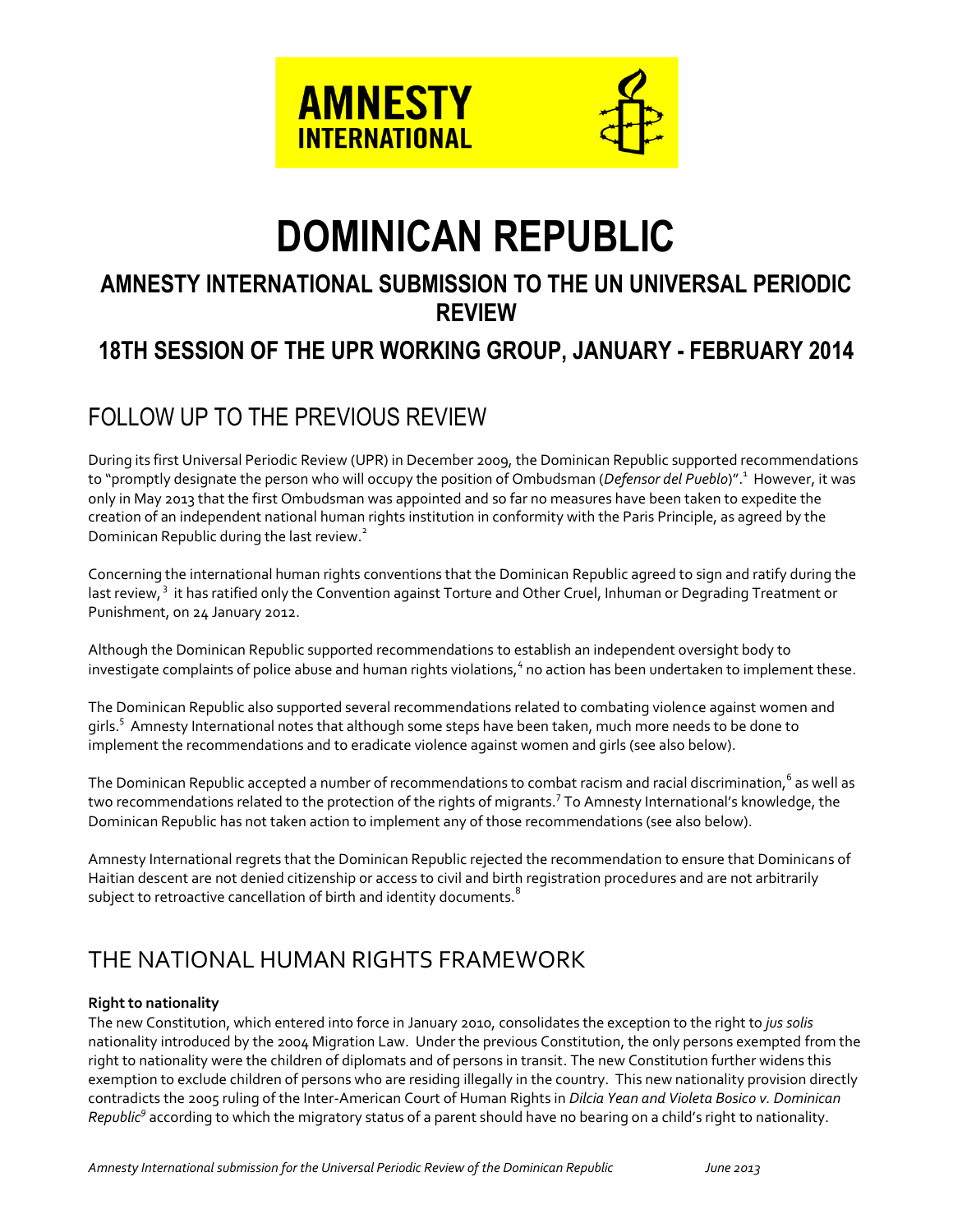#### **Right to abortion**

Amnesty International is concerned that under the Criminal Code women seeking abortion services and those who provide those services face criminal sanctions regardless of the circumstances in which the abortion was sought or provided. The new Constitution reinforces this framework, and in article 37 states the inviolability of the right to life "from conception to death".

A reform of the Criminal Code has been ongoing for several years. In June 2013, a commission of the Lower House submitted an amended draft to the plenary of the House which continues to deny women the right to abortion in all circumstances.

#### **Responsibility of the state for human rights violations**

Current legal provisions only ensure compensation and restitution to victims of human rights violations and their families, thereby falling short of international standards, which require states to ensure reparation for victims of human rights violations and their families, including restitution, compensation, rehabilitation, satisfaction and guarantees of nonrepetition.

Article 5 of the new draft Criminal Code presented in June 2013 expressly absolves the Dominican State of any criminal responsibility.

The Institutional Law on the National Police recognizes only the personal responsibility of members of the police for unlawful actions carried out while on duty. Accordingly, the National Police does not consider itself liable as an institution for civil damages resulting from the unlawful actions of its members.

### THE HUMAN RIGHTS SITUATION ON THE GROUND

#### **Human rights violations by police**

Amnesty International has documented numerous cases of unlawful killings, torture and other ill-treatment, enforced disappearances and arbitrary detentions, committed by the police.<sup>10</sup> The National Police is responsible for a high number of killings every year; according to statistics from the Office of the Prosecutor General, 2,663 persons were killed by the police between 2005 and 2012.

The vast majority of these fatal shootings are described by the police as "exchanges of gunfire" (*intercambios de disparos*) with criminal suspects. However, interviews with victims' families carried out by Amnesty International, as well as newspapers and NGO reports, suggest that in many cases police officers fail to comply with international standards and domestic law and use force that is disproportionate to the threat they face.

For example, Jean Carlos de León (known as Cacón) was killed by the police on 4 January 2013 during what the police described "an exchange of gunfire", as they investigated the alleged killing of a police officer. On 2 January 2013 the Police Chief stated on TV that he would prefer Cacón not to hand himself in to the police, so that the police could look for him. According to witnesses, when the police went to arrest him, he knelt down and pleaded for clemency. Although the Prosecutor General stated that an investigation had been opened into the case, the family was never contacted and the outcome of the investigation has not been made public.

Several people have been killed by the police in the context of demonstrations and in many such instances the police appear to have used unnecessary or excessive force. In June 2012, three men and a pregnant woman were killed in the town of Salcedo during a demonstration sparked by the lack of progress in the investigation into a police killing. In October 2012, the Prosecutor General stated that the investigation into the killings was ongoing. On 11 June 2013, a demonstration took place protesting against the lack of progress in the investigation.

Amnesty International has also received several reports of torture and other ill-treatment committed by the police, mostly during interrogation of suspects, including the use of electroshocks. Many former detainees told Amnesty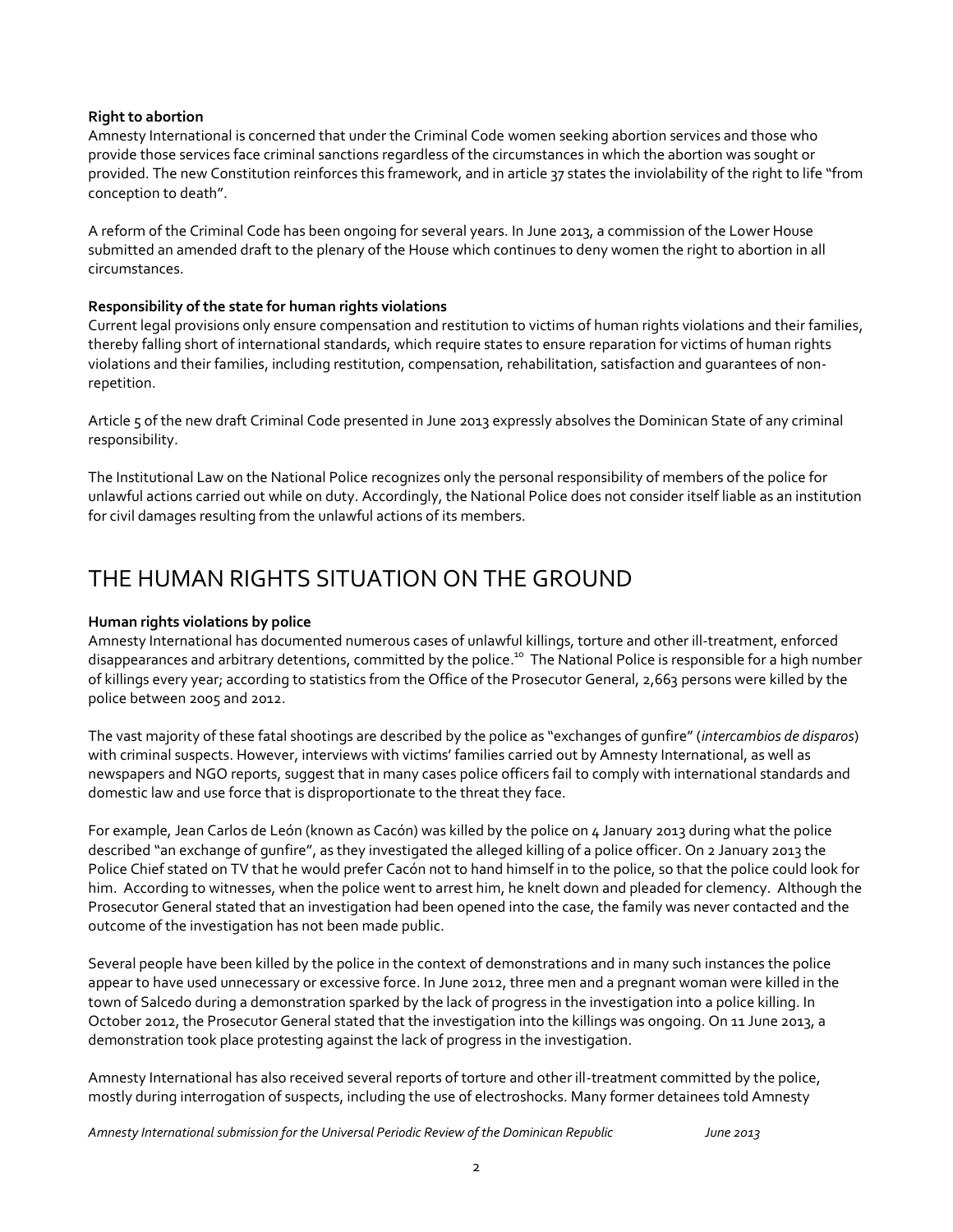International that they had been handcuffed, hung from bars or nails by their handcuffs and beaten every time they tried to put their feet on the floor.

Two cases of possible enforced disappearance have also been reported to Amnesty International: Juan Almonte Herrera<sup>11</sup> and Gabriel Sandi Alistar, who were both last seen in 2009 while in police custody.

Although some police officers have been brought to justice, many other cases of human rights violations remain unpunished. Amnesty International's research indicates that many investigations lack the thoroughness and independence required under international law.

During a meeting with Amnesty International delegates in November 2012, the President acknowledged that the police commit abuses and that radical reform was needed. In May 2013, the President submitted a new draft organic law on the national police to Congress. Even though the draft law represents an advance in relation to existing legislation, and to previous drafts, it still fails to establish the liability of superior officers or the civil liability of either the police as an institution or of the state for human rights violations committed by police officers in the course of their duties.

#### **Violence against women and girls**

Amnesty International remains seriously concerned at the high rate of violence against women in recent years, including killings, domestic violence and sexual assault. According to the Office of the Prosecutor General, 1,619 women and girls were killed between January 2005 and March 2013, 854 of them by partners or former partners.

In response to these alarming statistics, a new law on the prevention, care, sanction and eradication of violence against women<sup>12</sup> was adopted by the Senate in November 2012.

The establishment in 2005 of units for integrated assistance to victims of gender-based violence, domestic violence and sexual crimes, under the supervision of the Office of the Prosecutor General,<sup>13</sup> is a major step towards enhancing the institutional response to gender-based violence. Women's organizations remain concerned, however, that the number of units is insufficient (there are currently only 17 units for 32 provinces), that more extensive education programmes and awareness-raising campaigns are needed to prevent gender-based violence, and that the government has not adequately funded plans to eradicate violence against women.

Women's organizations also report that the national health system is largely unable to provide adequate medical and psychological care to victims of gender-based violence, despite Ministry of Health protocols for the provision of comprehensive care for survivors of domestic and other gender-based violence.

#### **Sexual and reproductive rights**

The criminalization of abortion has a serious impact on the rights of women, including their right to life, health, freedom from torture and other ill-treatment and non-discrimination. For example, in August 2012, Rosaura, a 16-year-old girl with leukemia, died of complications caused by a miscarriage. She had been prevented from having a therapeutic abortion – as recommended by various health professionals – because it was against the law. Her chemotherapy treatment had also been delayed as doctors were concerned it would harm the foetus.

Despite a decrease in the maternal mortality rate over the past decade, unsafe abortions and complications during pregnancy and delivery are among the major causes of maternal death, according to the Minister of Public Health.

#### **Illegal expulsion of Haitian migrant workers**

The Dominican authorities continue to carry out mass expulsions of Haitian migrants, despite an appeal in February 2010 (renewed in June 2011) from both the UN High Commissioner for Refugees and the Office of the High Commissioner for Human Rights to suspend all involuntary returns to Haiti on humanitarian grounds, following the earthquake in Haiti in January 2010. These mass expulsions also breach international human rights standards.

For example, on 20 September 2011, at 5am, at least 80 Haitian migrants living in Navarrete were deported to Haiti. According to local organizations working with migrants, several migrants were beaten and some of the children were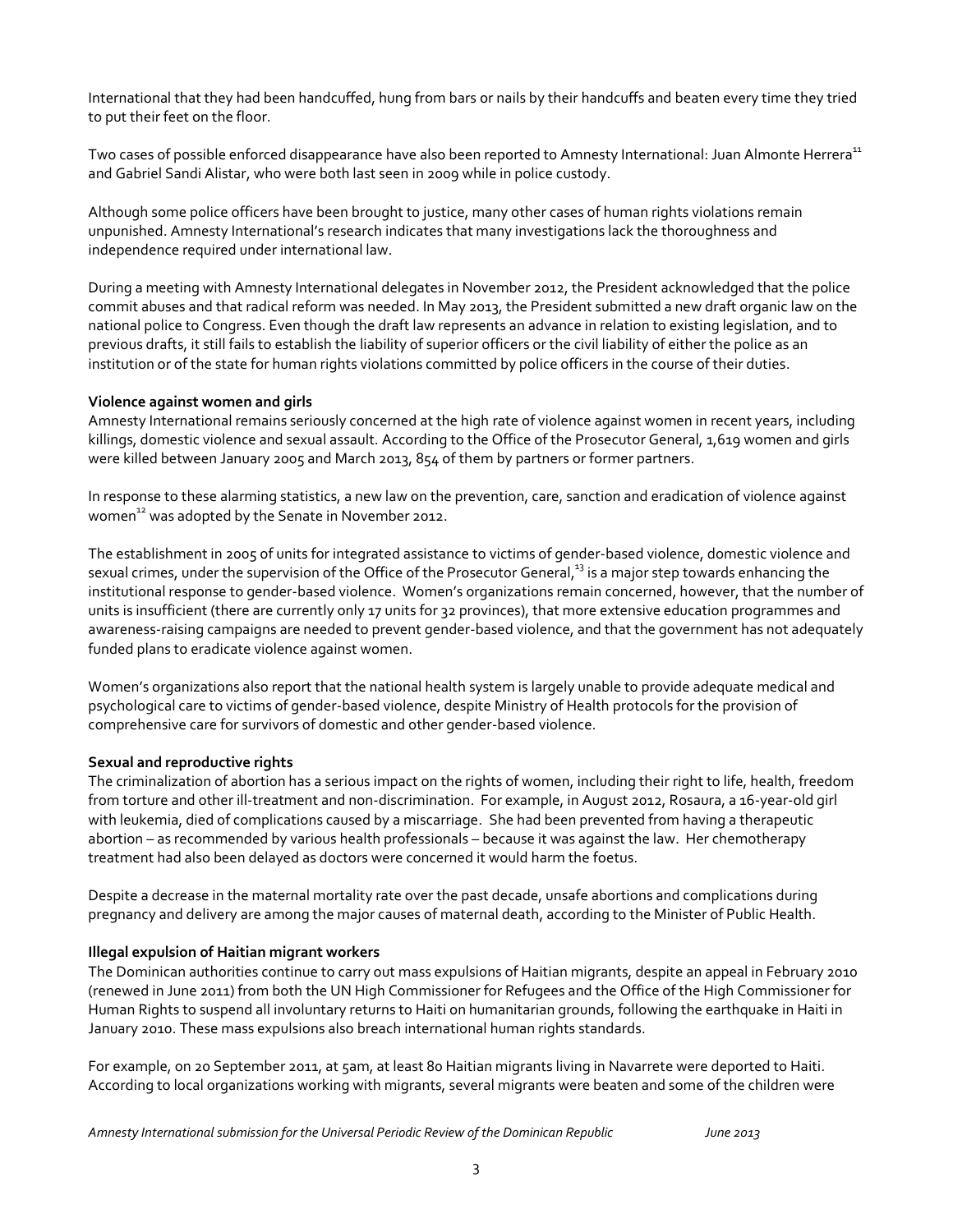separated from their parents. The migrants, many of whom had been living in the community for over 10 years, did not have an opportunity to have their cases individually examined, and therefore to appeal against the decision to deport them.

#### **Discrimination against Dominicans of Haitian descent**

Since 2007, thousands of Dominicans of Haitian descent have been denied access to identity documents on the basis of directives (circular 017 and resolution 12) issued in March and December 2007 by the Central Electoral Board.<sup>14</sup> These instructed civil registry officers to check whether identity documents presented for renewal or registration had been wrongly issued in the past to children of foreign parents who did not prove their residence or legal status in the country and if so to provisionally suspend these documents. This has led to the arbitrary removal from the civil registry of persons born and recognized as Dominicans and their enrolment in the Registry of Foreigners (*Libro de Extranjería*). The refusal to issue identity documents and the attempt to retroactively modify nationality status have resulted in a dramatic violation of their human rights for thousands of people who have become de facto stateless and been denied enjoyment of their civil rights, including access to education, employment and health services, the right to vote and citizenship. Those without papers are also at risk of arbitrary detention and mass expulsion, without access to judicial review. The vast majority of people affected by these directives are of Haitian descent.

It is unclear how many people are affected by these measures as they are usually only informed at the time of requesting the renewal of their identity documents. In February 2013 the Central Electoral Board announced that a list of more than 22,000 Dominicans had been removed from the civil registry and transferred to the General Directorate of Migration, under the pretext that their parents were illegally residing in the Dominican Republic. Such a measure would have the effect of arbitrarily and retroactively reviewing the citizenship of the affected people, who have not even been individually notified of the process.

On 10 June 2013, the Inter-American Commission on Human Rights granted urgent protective measures on behalf of 80 Dominicans of Haitian descent, including 32 children, who have been denied their identity documents and are at risk of being illegally expelled from their own country.

#### **Forced evictions**

The high number of forced evictions, as well as the manner in which these are carried out, continue to be a serious concern for Amnesty International. In order to make land available for the construction of infrastructure, tourist estates and industrial complexes, evictions are executed without due process or consultation with the affected communities. The lack of deeds and security of tenure, which is estimated to affect more than 50 percent of the population (75 percent in Santo Domingo Province), are among the main arguments used by the authorities to justify forced evictions.

Excessive use of force by the police during evictions is common in the Dominican Republic. For example, on 15 October 2011, some 72 families were forcibly evicted from private land in the neighbourhood of Brisas del Este in Santo Domingo Este.<sup>15</sup> According to eyewitnesses, police and soldiers fired buckshot and teargas into the families' houses to force them out. The evicted families were not offered any alternative accommodation.

### RECOMMENDATIONS FOR ACTION BY THE STATE UNDER REVIEW

#### **Amnesty International calls on the government of the Dominican Republic:**

#### *National Human Rights Institutions*

- To provide adequate resources to the Office of the Ombudsman, including competent and independent investigators, and to ensure that state institutions, including the National Police, collaborate fully with this Office;
- To take steps to gradually strengthen the Office of the Ombudsman in line with the Paris Principles with a view to it becoming recognized as an independent national human rights institution.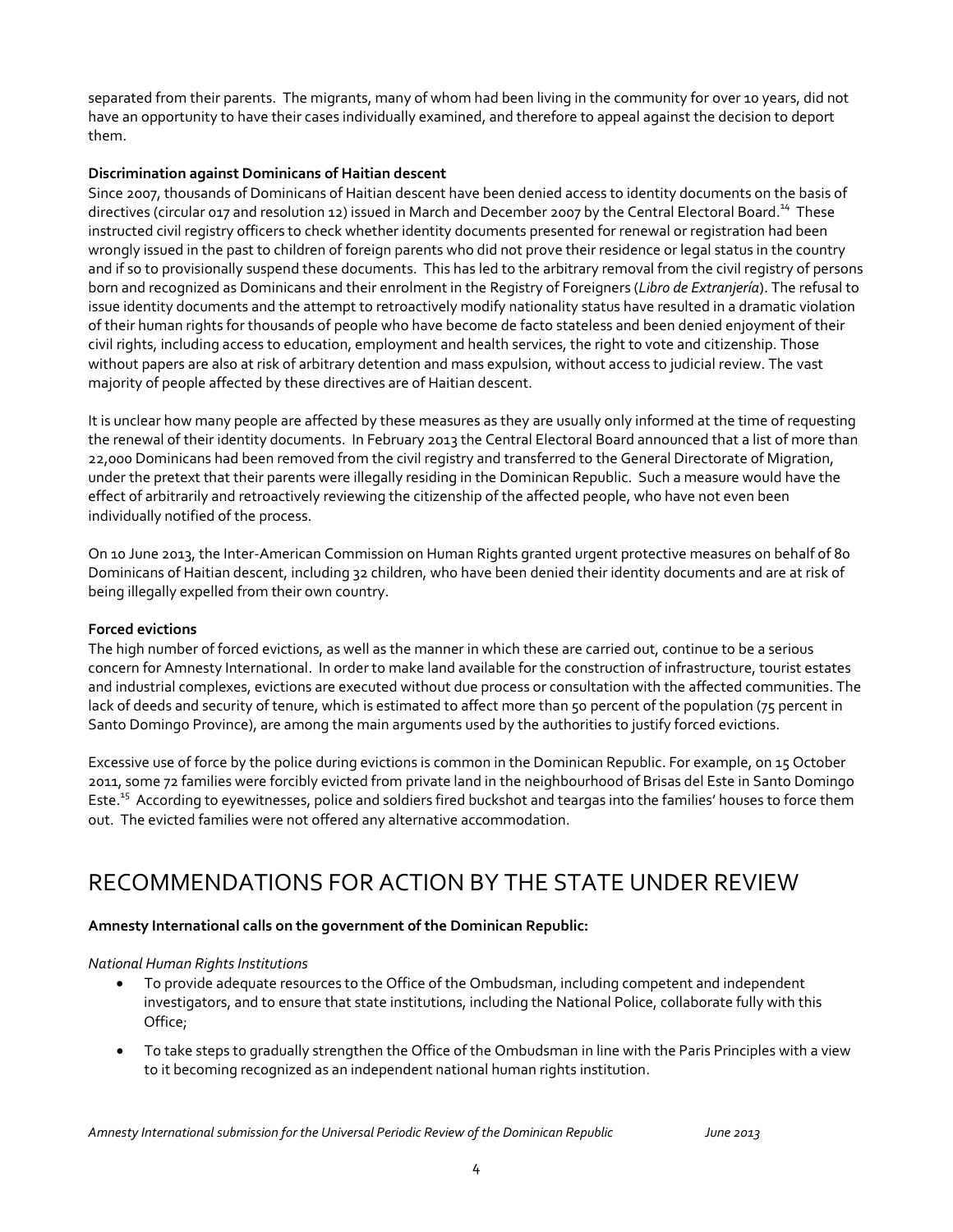#### *Human rights violations by police and security forces*

- To undertake independent, prompt, thorough and impartial investigations into all cases of alleged human rights violations by the police and to ensure that victims and families receive full reparation;
- To ensure that national legislation makes explicit reference to the responsibility of the police as an institution and of the state for human rights violations committed by members of the police and other state agents while acting in the course of their official duties or exercising their authority as law enforcement officials;
- To design and implement an effective and human rights-based reform of the police, including through a new law on the police, developed in consultation with civil society, and the establishment of a fully independent oversight body to receive and investigate complaints of police abuses.

#### *Violence against women and girls*

- To establish Units for the Integrated Assistance for Victims of Violence against Women in each of the country's 32 provinces, and shelters in each of the country's nine regions;
- To implement the Strategic Plan for the Prevention, Detection, Support and Punishment of Violence against Women and Domestic Violence, 2011-2016, adopted in April 2011;
- To strengthen the national legal framework for the protection of women and girls from gender-based violence.

#### *Sexual and reproductive rights*

- To reform the Criminal Code to ensure that women and girls seeking abortion services are not subject to criminal sanctions and that health professionals are not criminalized for providing safe abortion services, and further ensure that counseling, information, and safe and legal abortion services are available, accessible, acceptable and of good quality for all women who require them in cases of unwanted pregnancy as result of rape, sexual assault, or incest, and pregnancy which poses a risk to the life or the health of the woman;
- To dedicate adequate resources for the full implementation of the National Strategic Plan for the Reduction of the Maternal Mortality, 2012-2016, and a National Plan for the Prevention of Pregnancies in Adolescents, 2011- 2016.

#### *Illegal expulsions of Haitian migrant workers*

- To stop mass arbitrary expulsions of migrant workers and to ensure that their human rights are respected in all deportation processes, including the right to appeal deportation orders before a competent judicial body;
- To take effective measures to reduce the climate of racism and xenophobia against Haitians and Dominicans of Haitian descent in the Dominican Republic.

#### *Discrimination against Dominicans of Haitian descent*

- To introduce effective measures to stop discriminatory practices linked to the process of granting citizenship and civil status registration, including issuing identity documents;
- To ensure that all persons affected by the Circular 017 and Resolution 12 receive full compensation for the damages caused by the application of these directives;
- To avoid any retroactive application of the General Law on Migration 285/04 and of the Constitution and to recognize citizenship of those who had it at the time of their birth.

#### *Forced evictions*

- To adopt and implement all necessary legislative and policy measures to promote security of tenure, particularly for women and vulnerable groups, to reduce vulnerabilities, and to promote equal access to housing resources;
- To ensure that evictions are carried out in conformity with international human rights standards, including the UN Basic Principles and Guidelines on Development-Based Evictions and Displacement.<sup>16</sup>